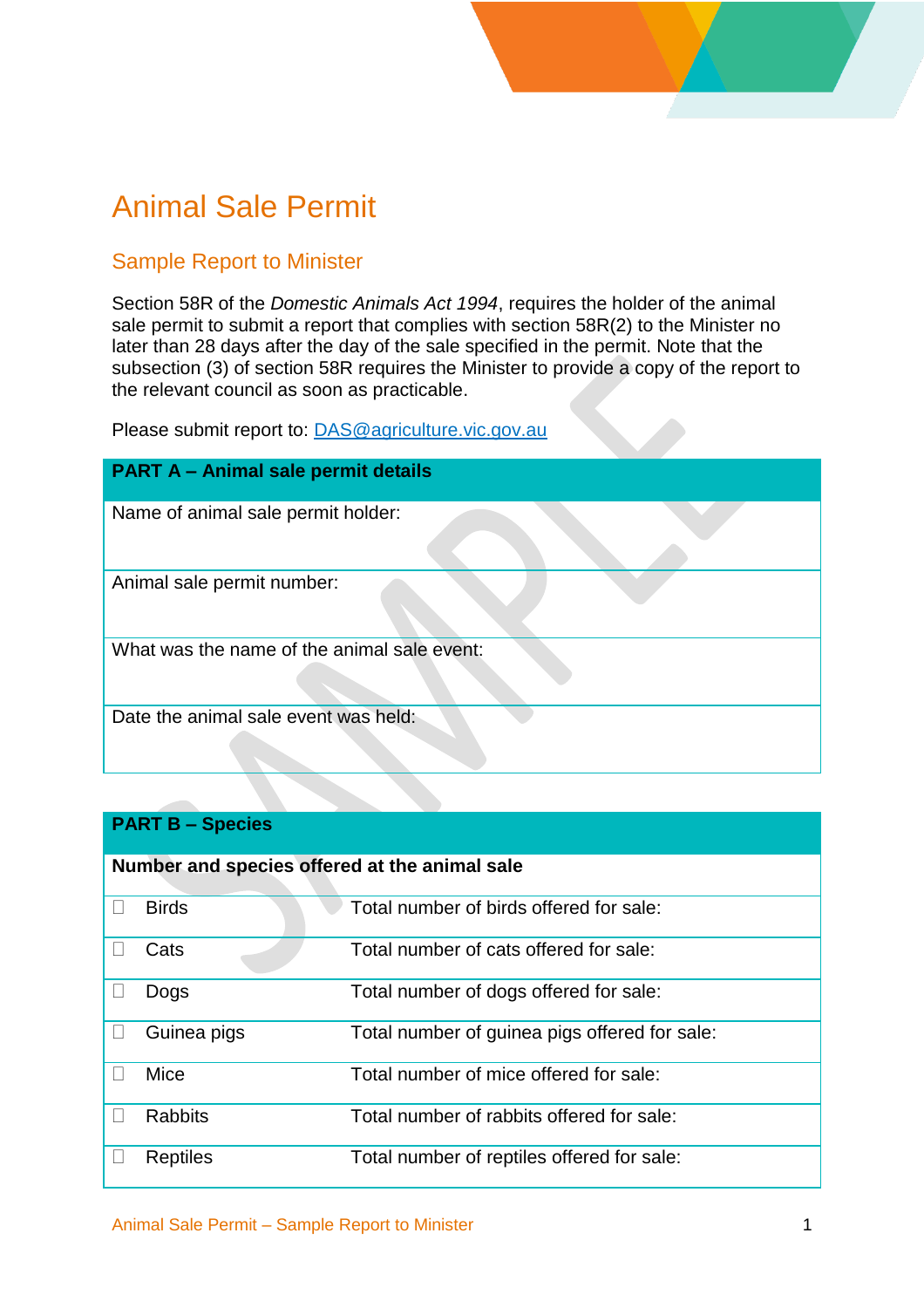|                                                | Other           | Total number of <b>Example 2019</b> | offered for sale: |  |  |
|------------------------------------------------|-----------------|-------------------------------------|-------------------|--|--|
| Number of each species sold at the animal sale |                 |                                     |                   |  |  |
|                                                | <b>Birds</b>    | Total number of birds sold:         |                   |  |  |
|                                                | Cats            | Total number of cats sold:          |                   |  |  |
|                                                | Dogs            | Total number of dogs sold:          |                   |  |  |
|                                                | Guinea Pigs     | Total number of guinea pigs sold:   |                   |  |  |
|                                                | Mice            | Total number of mice sold:          |                   |  |  |
|                                                | <b>Rabbits</b>  | Total number of rabbits sold:       |                   |  |  |
|                                                | <b>Reptiles</b> | Total number of reptiles sold:      |                   |  |  |
|                                                | Other           | Total number of                     | sold:             |  |  |

#### **PART C – Compliance**

Are you aware of any non-compliances with any guarantee of sale offered?

Yes

No

If yes, **please describe** the nature of the non-compliance and whether any action was taken.

Are you aware of any non-compliances with the animal care policies and procedures?

- Yes
- $\square$  No

If yes, **please describe** the nature of the non-compliance and whether any action was taken.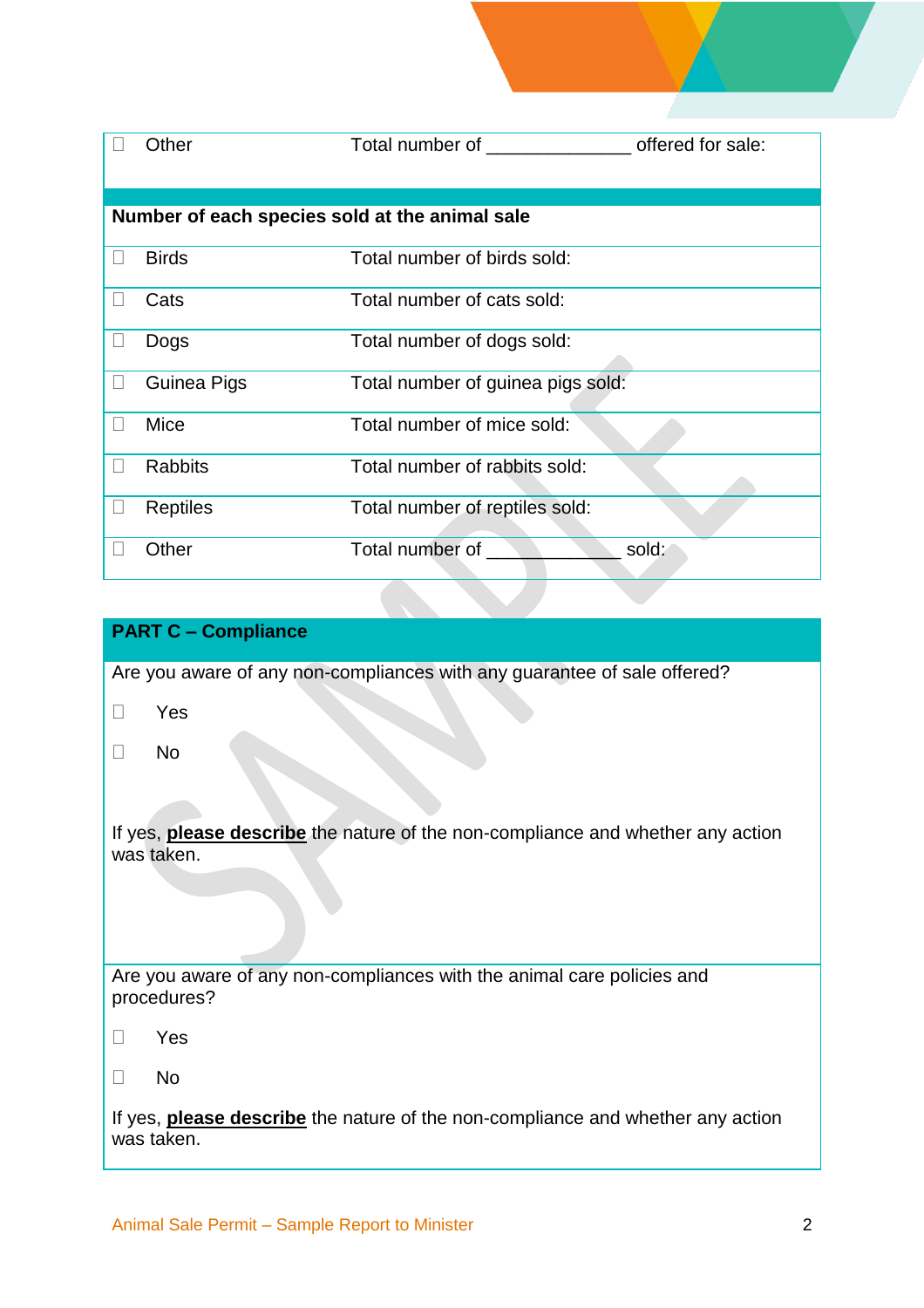| Have you, as the holder of the permit, been charged with any offence against                                                             |                       |
|------------------------------------------------------------------------------------------------------------------------------------------|-----------------------|
| The Prevention of Cruelty to Animals Act 1986 or regulations made under that Act?                                                        |                       |
| $\Box$ Yes                                                                                                                               |                       |
|                                                                                                                                          |                       |
| $\Box$ No                                                                                                                                |                       |
| The Domestic Animals Act 1994 or the Domestic Animals Regulations 2015?                                                                  |                       |
| $\Box$ Yes                                                                                                                               |                       |
|                                                                                                                                          | date:                 |
| $\Box$ No                                                                                                                                |                       |
| A law of another State or a Territory of the Commonwealth that corresponds with a<br>law referred to in any legislation mentioned above? |                       |
| $\Box$ Yes                                                                                                                               |                       |
|                                                                                                                                          | date: $\qquad \qquad$ |
| $\Box$ No                                                                                                                                |                       |
|                                                                                                                                          |                       |
| Are you aware of any animal welfare incidents that occurred at the event?                                                                |                       |
| Yes                                                                                                                                      |                       |
| <b>No</b>                                                                                                                                |                       |
| If yes, please describe the nature of the adverse welfare outcomes and whether any<br>action was taken.                                  |                       |
| If there were additional conditions imposed by the Minister as part of the animal sale<br>permit, were these conditions complied with?   |                       |
| Yes                                                                                                                                      |                       |